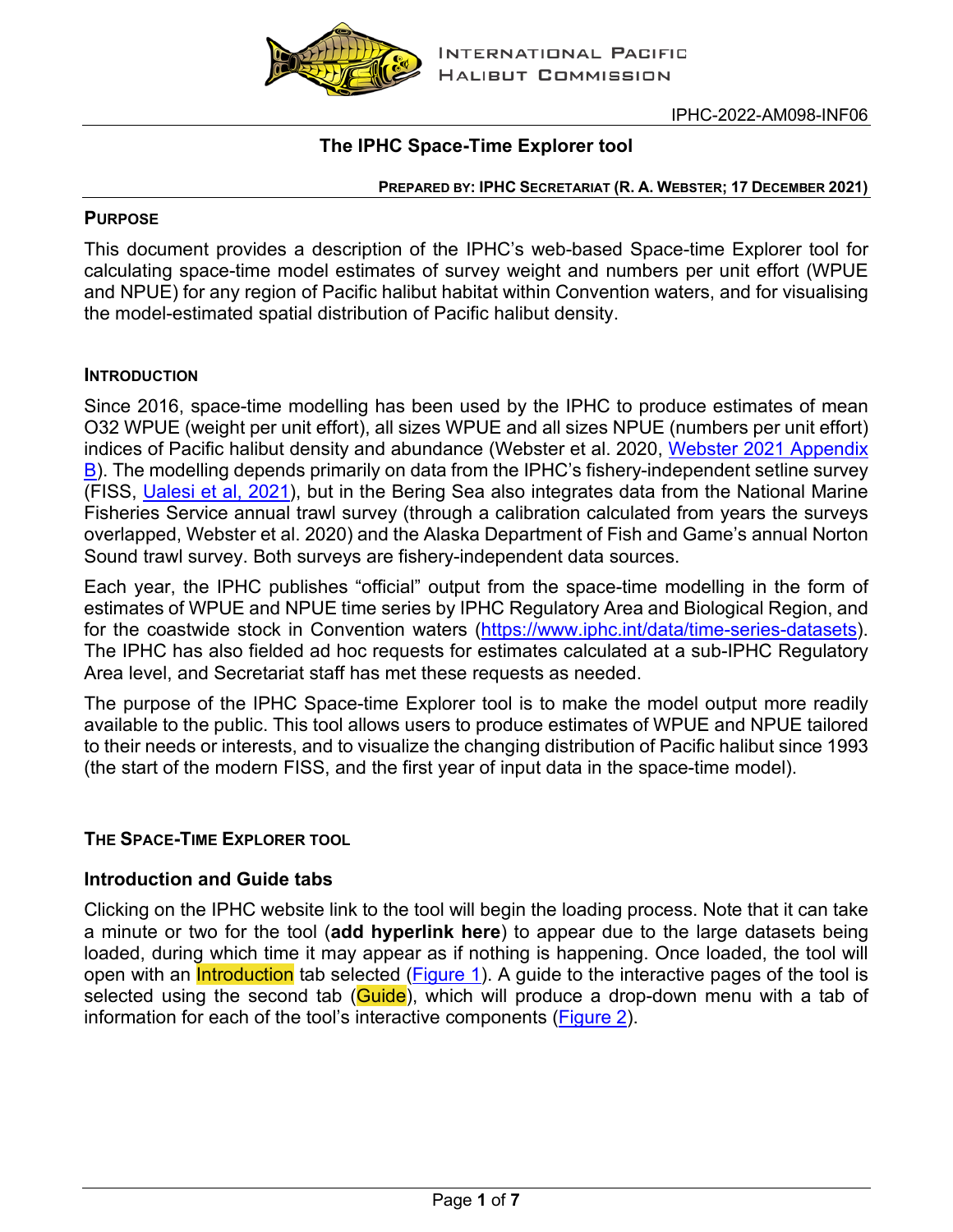<span id="page-1-0"></span>

| Space-time Explorer                                  | $\equiv$                                                                                                                                                                                                                                                                                                                                                                     |
|------------------------------------------------------|------------------------------------------------------------------------------------------------------------------------------------------------------------------------------------------------------------------------------------------------------------------------------------------------------------------------------------------------------------------------------|
| $\mathbf{f}$ Introduction                            |                                                                                                                                                                                                                                                                                                                                                                              |
| k.<br>Guide<br><b>III</b> Spatial distribution map   | <b>IPHC Space-time Explorer</b><br>Explore the output from the IPHC's space-time modelling of Pacific halibut weight and numbers per unit<br>effort (WPUE and NPUE)                                                                                                                                                                                                          |
| $\triangleright$ Time series<br>∢<br>Official output | • View maps showing the estimated spatial distribution of WPUE and NPUE since 1993.<br>• Select a subset of survey stations to compute time series estimates for any region of interest; download graphs and<br>tables for your selected region.<br>• Review and download official modelling results for IPHC Regulatory Areas and combinations of IPHC Regulatory<br>Areas. |
|                                                      | Reference<br>Webster R. A., Soderlund E., Dykstra C. L., and Stewart I. J. (2020). Monitoring change in a dynamic environment: spatio-temporal<br>modelling of calibrated data from different types of fisheries surveys of Pacific halibut. Can. J. Fish. Aquat. Sci. 77(8): 1421-1432.<br>https://doi.org/10.1139/cjfas-2019-0240                                          |



<span id="page-1-1"></span>



#### **Spatial distribution map**

Selecting the **Spatial distribution map** tab [\(Figure 3\)](#page-2-0) displays a map of survey stations represented by circles with colours representing values of WPUE or NPUE (legend at upper right). The user can zoom using the + or – buttons at upper left or the user's mouse wheel. The mouse can also be used to drag the map. The transparent dialog box is also draggable, allowing the user to move it away from an area of interest.

*Year slider*: The year for display is selected using the slider. Placing the curser on the slider circle allows the user to move between years using the keyboard arrow keys (although sometimes it shifts by two years instead of one).

*Variable selection:* A drop-down menu gives a choice of density index to display (O32 WPUE, all sizes WPUE and all sizes NPUE)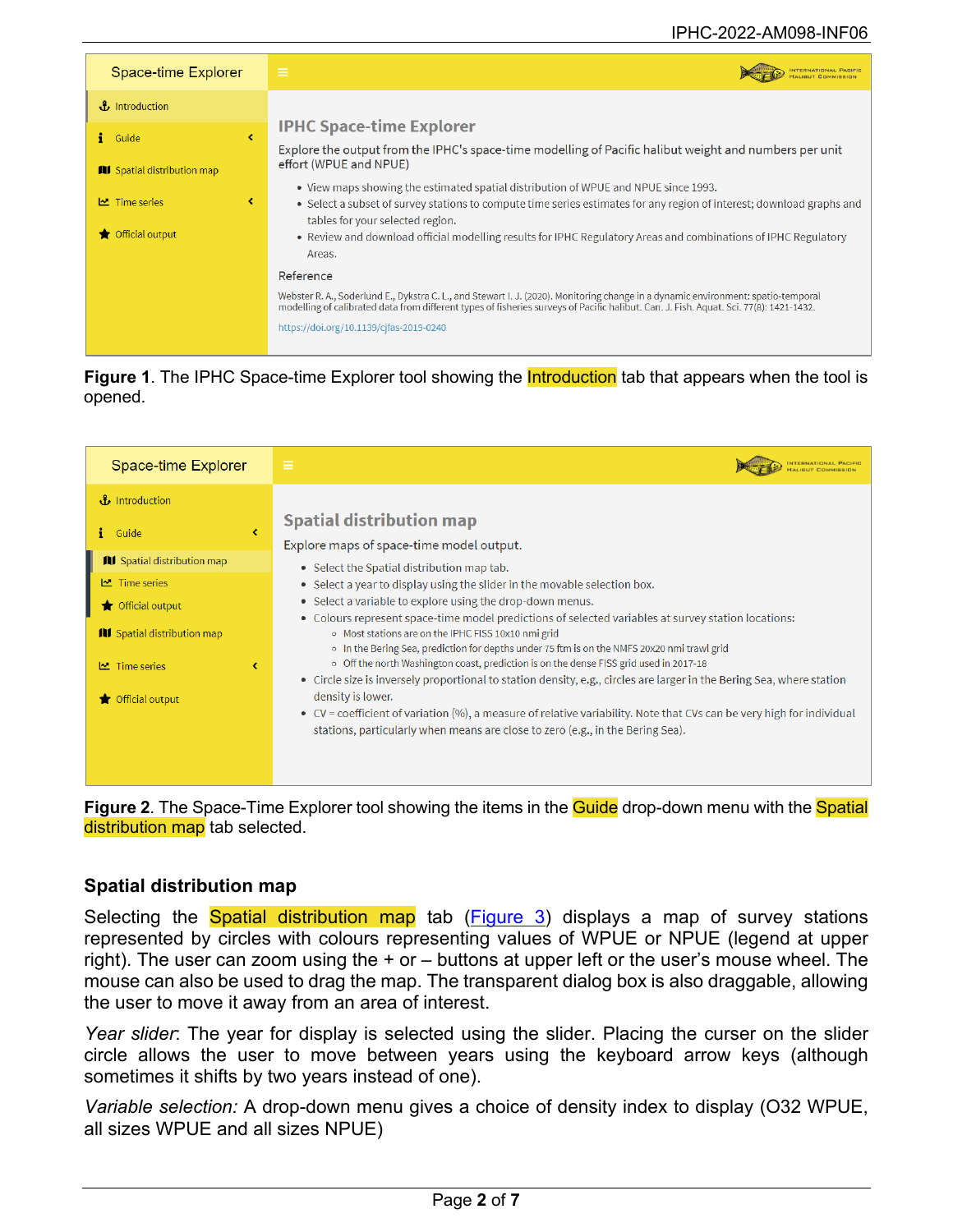*Mean or CV selection*: A second drop-down list allows the user to display either the station means or CVs (coefficient of variation, the ratio of the mean to standard deviation as a %). Note that the legend colour scale for means is not linear: a square root transformation was applied to the station means to make it easier to see changes in regions of low density.

<span id="page-2-0"></span>

**Figure 3.** The **Spatial distribution map** tab of the Space-Time Explorer tool, showing mean O32 WPUE for 2021.

#### **Time series**

Selecting the Time series tab at left drops down a menu of two items. The Station selection tab is for the user to select which regions (groups of stations) they want to produce time series output for. Selected stations are shown with orange circles, while purple is for stations outside the selection. The resulting output is shown by selecting the Time series output tab. See the example in [Figures 4 and 5.](#page-4-0)

#### *Station selection*

*Polygon tools*: Found at upper left, these are used to select a region, with each subsequent selection added to previous selections. Clicking the trash can icon and selecting "Clear all" removes all selected polygons.

*Check boxes:* Entire IPHC Regulatory Areas can be selected or added to polygon selections using the check boxes. To select an entire Biological Region, select all IPHC Regulatory Areas listed within that region.

*Depth range slider*: This slider allows the user to produce output for a narrower depth range than the full 0-400 fathom (0-732 m) depth range used on the FISS. It will only subset stations for selected IPHC Regulatory Areas – all stations within polygon selections will still be included,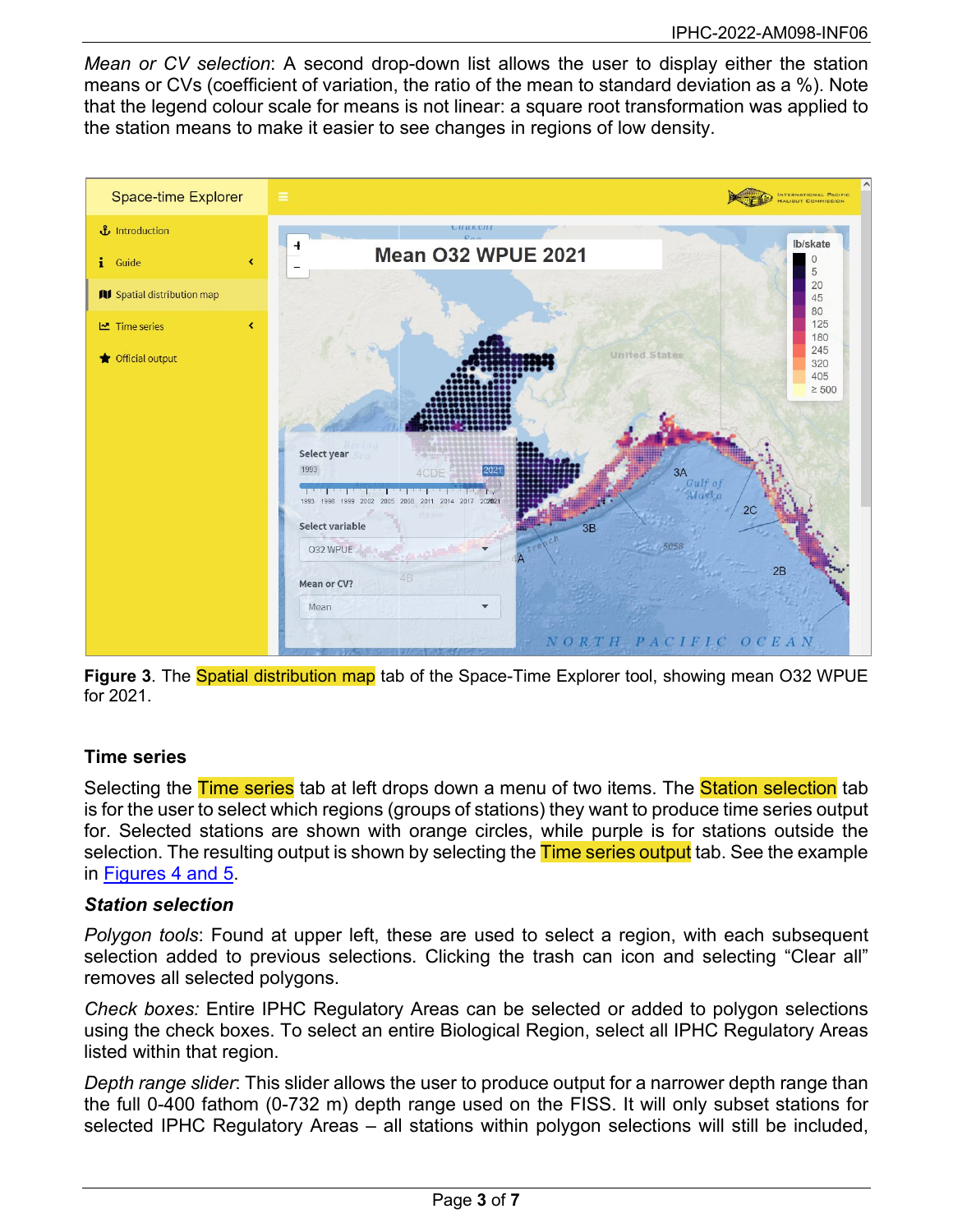regardless of depth. If the user desires to create a polygon that only includes a specific depth range, this can be done as follows:

- First ensure any polygons are cleared and all IPHC Regulatory Areas are unchecked
- Select the IPHC Regulatory Area(s) containing user's the region of interest
- Use the depth slider to choose a depth range only stations within those depths will display in orange
- Carefully draw polygon(s) around stations within the region of interest, only including orange stations (zoom in for more precise polygon selection). See Figure [6](#page-5-0) for an example.
- Unselect the IPHC Regulatory Area(s), which will leave just the stations within the polygon(s) as selected (orange)

*Year range slider:* The year range slider is used to select part of the time series for output, for example if the user is only interested in estimates from the most recent years.

*Variable selection:* Choose from O32 WPUE, all sizes WPUE, or all sizes NPUE.

#### *Time series output*

The output resulting from the selections made in the **Station selection** tab is shown in the Time series output tab. Depending on the number of stations selected, it may take several seconds of processing time before the output appears. Processing progress is tracked by the bar at lower right of the screen.

*Time series plot:* The plot shows the estimated mean of WPUE or NPUE over the selected stations for each year as a solid circle, with lines connecting the circles to help make the trend easier to see. Variability ("uncertainty") in the estimates is shown with shaded regions representing 95% posterior credible intervals: there is a 95% chance the true mean for a year is within the shaded region, and thus wider shaded regions represent more variability/greater uncertainty/less precision.

*Time series table:* The data in the plot are also presented in tabular form, along with the CV (%) and the number of stations included in the selection (n). The latter is not the same as the number of stations fished each year – it simply represents the size of the selection and makes no adjustment for different station densities in the Bering Sea and northern IPHC Regulatory Area 2A. The columns p2.5 and p97.5 give the upper and lower limits of the 95% intervals, i.e., the limits of the shaded regions in the plot.

Both the plot and the table may be downloaded as png and csv files respectively. Users can create their own plots using the data in the downloaded table files. For example, the user may wish to compare time series for multiple selections in a single figure, something the Space-time Explorer Tool does not do at present.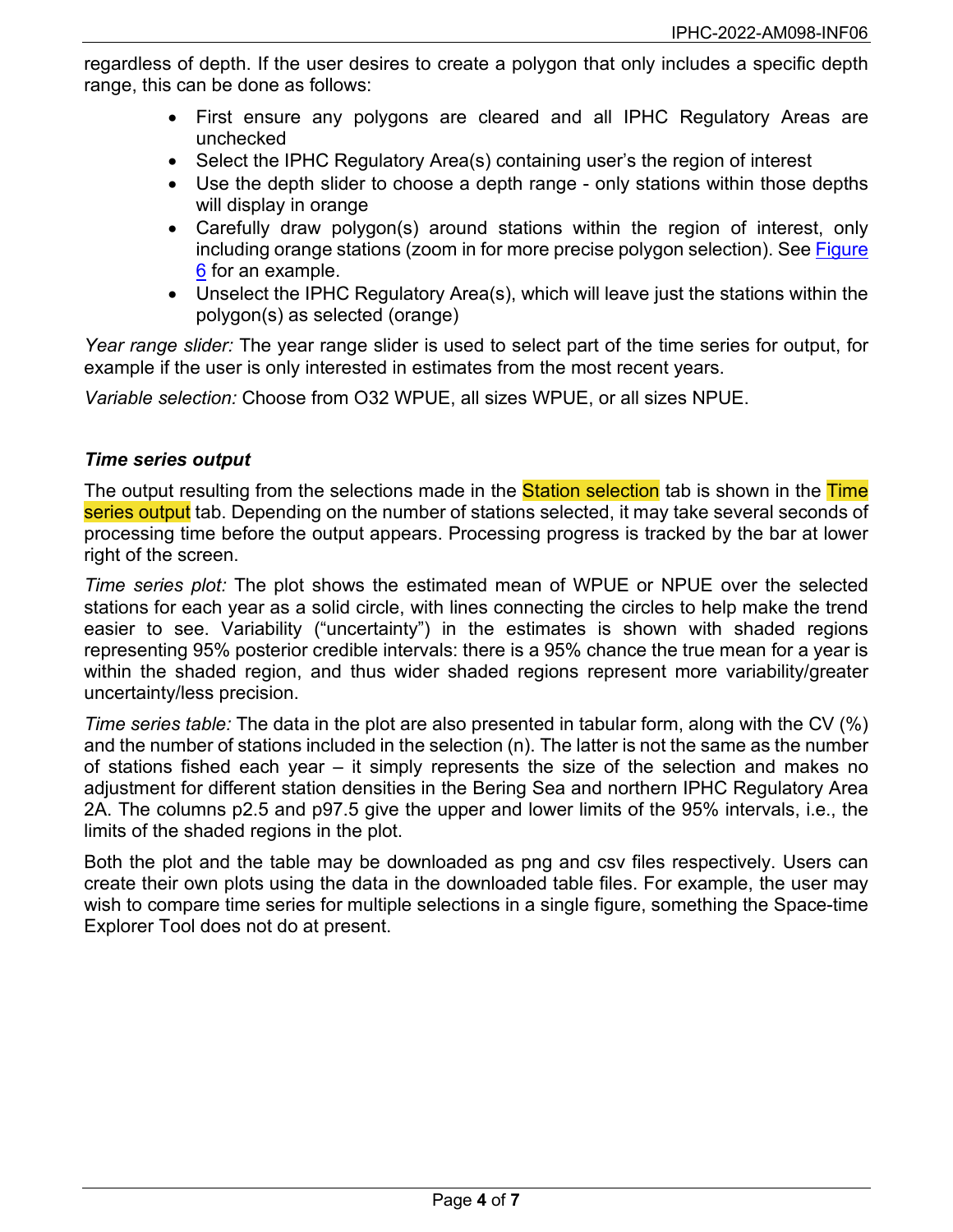#### IPHC-2022-AM098-INF06

<span id="page-4-0"></span>

Figure 4. The **Station selection** page from the Time series drop-down tab, showing the stations around Prince William Sound selected using the polygon selection tool at upper left.



**Figure 5**. The Time series output page of the Time series drop-down tab, showing the output for the stations selected in Figure 4.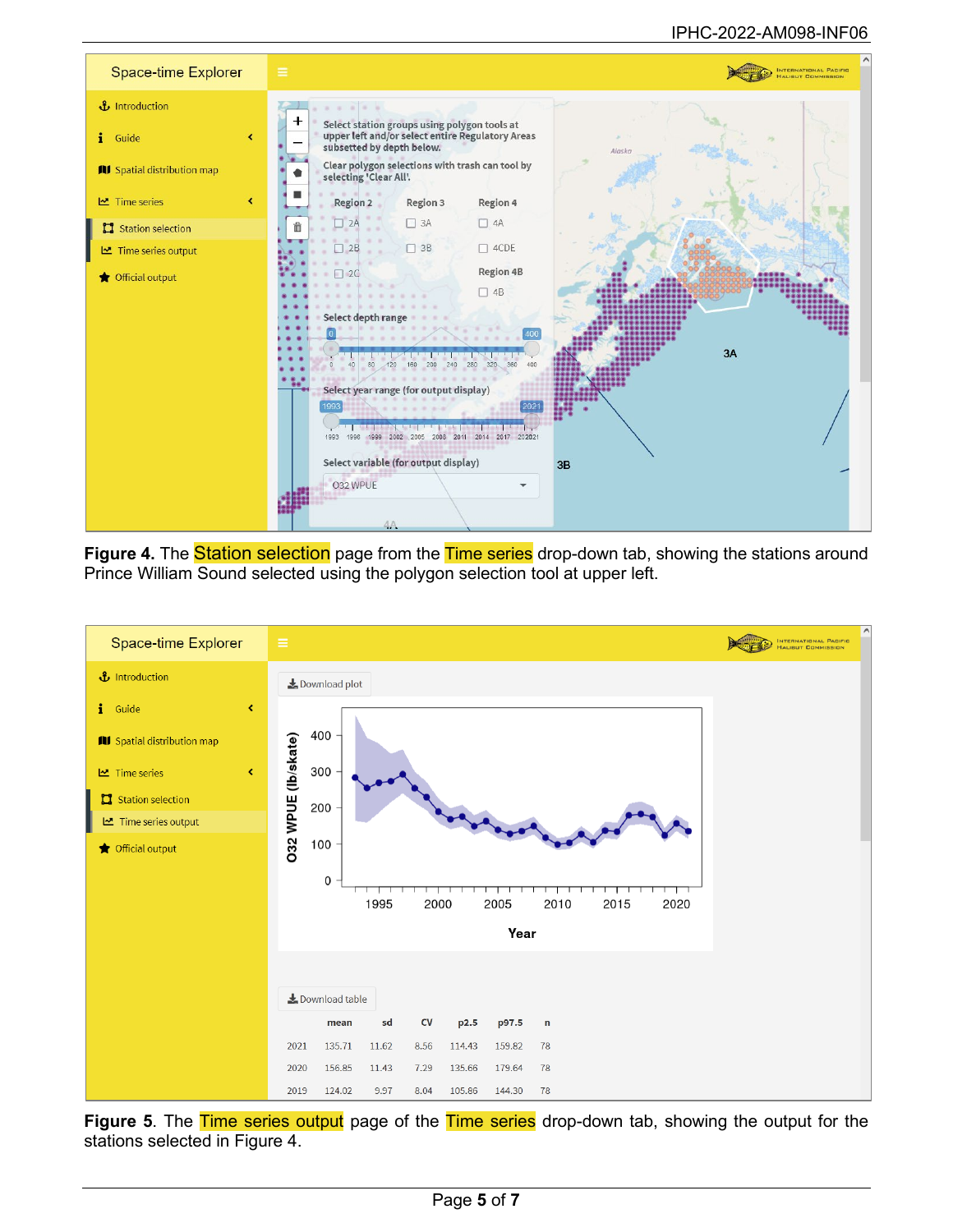<span id="page-5-0"></span>

**Figure 6**. Example of a polygon selection for a limited depth range. Here the user in interested in trends in deeper inside waters (≥160 fathoms, as selected by slider) in northern IPHC Regulatory Area 2C. The final step would be to uncheck the 2C check box, leaving only the stations within the polygons selected.

### **Official output**

The Time series tab output for combined IPHC Regulatory Areas (e.g., grouping areas into Biological Regions) can differ slightly from the output published annually by the IPHC in documents and presentations  $-$  see the **Guide** tabs for details. For this reason, a tab with published IPHC space-time model output for IPHC Regulatory Areas (Official output) is included with the Space-time Explorer tool. As with the Time Series tab, IPHC Regulatory Areas can be combined (e.g., into Biological Regions) by checking the boxes for multiple areas [\(Figure 7\)](#page-5-1).

<span id="page-5-1"></span>

**Figure 7.** The **Official output** tab from the Space-time Explorer tool, showing results for O32 WPUE in Biological Region 2 created by selecting the check boxes for IPHC Regulatory Areas 2A, 2B and 2C.